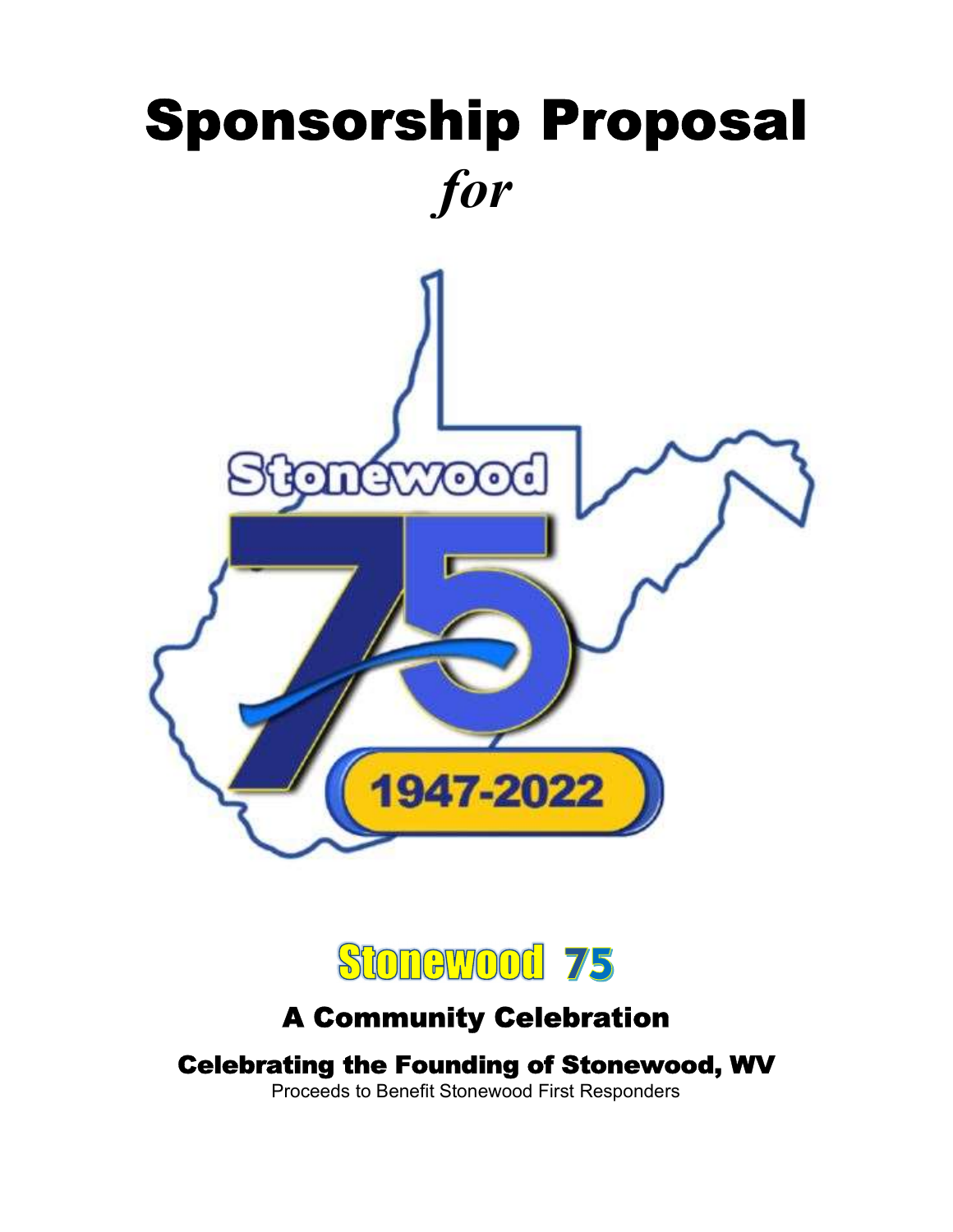

# A Community Celebration

# Celebrating The Founding of Stonewood, WV

The City of Stonewood, West Virginia is celebrating its Diamond Jubilee in 2022. A city-wide celebration is being planned for July 1-3, 2022. Stonewood 75 will showcase the rich history and valued treasures of the city with three days of family-oriented events, entertainment, and amazing local food & beverages.

We would like to invite you to help us make Stonewood 75 one of the best celebrations in the state. To achieve our desired level of exceptional hospitality—we need your participation. Your sponsorship will allow us to create the best environment for our attendee and it will provide you with a perfect forum to show your support for our community. Sponsorship of Stonewood 75 will provide your organization with a great regional marketing opportunity.

We anticipate the event will attract attendees from all over the state and former Stonewood residents from other parts of the country. The benefits of your sponsorship are limitless and will only strengthen the image of your organization.

There are several different levels of sponsorship available. The sponsorships available provide an attractive portfolio of outreach and exposure opportunities. This sponsorship would allow your organization to achieve the greatest return on investment possible. To learn more about the sponsorship opportunities available or if we may answer any questions you have, please email Jan Hinkle (jadave13@gmail.com). Thank you in advance for your consideration, time and your participation in this amazing event.

Sincerely,

The Stonewood 75<sup>th</sup> Committee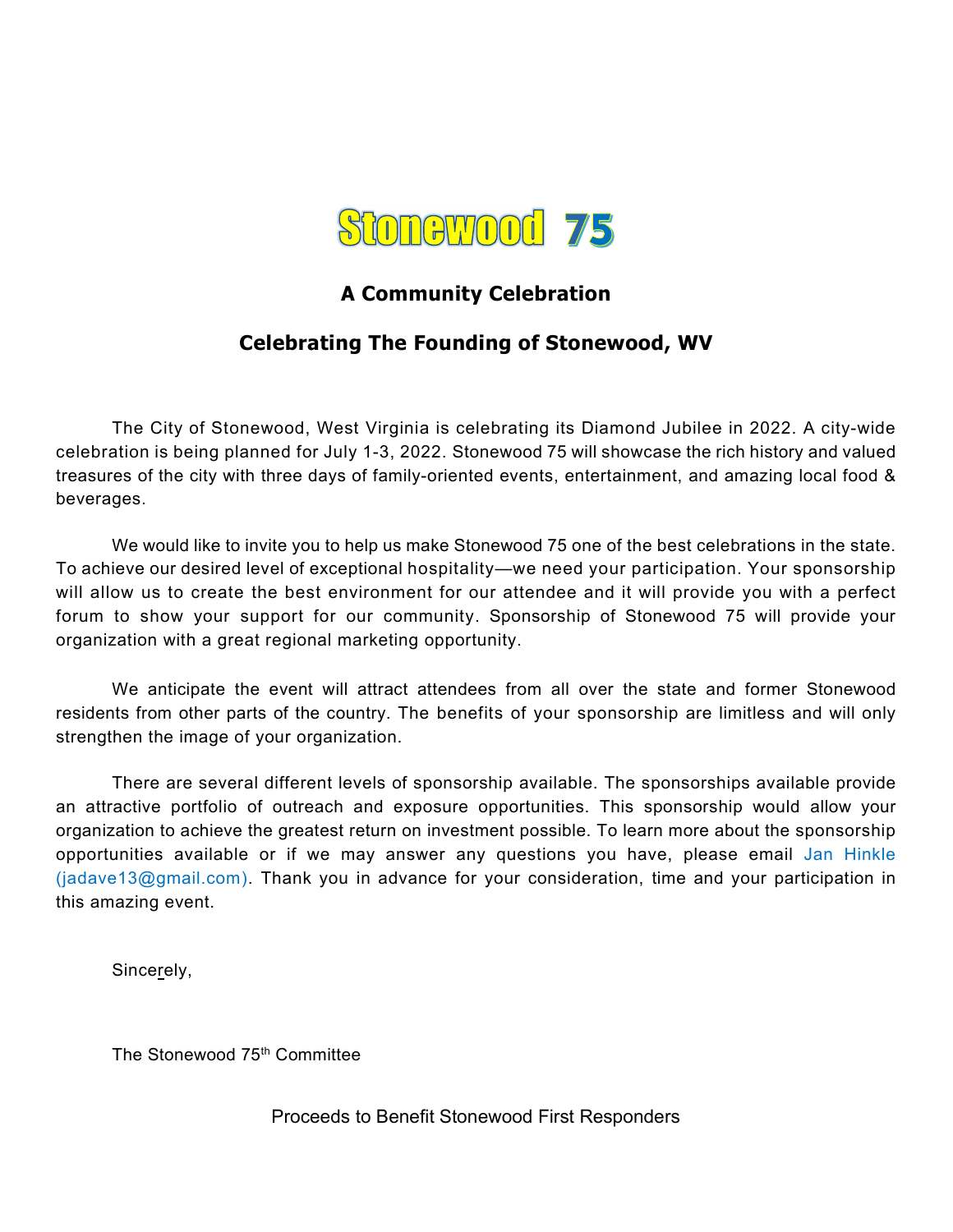# **Stonewood 75**

# Available Sponsorships

As an asset to Stonewood, Harrison County and the entire state we understand the importance of providing positive community and public relations for your organization. Our goal is to provide you with maximum exposure and the highest return on your investment. We are confident that sponsorships of our celebration will be beneficial in both the short and long term.

## Following are the sponsorship levels available for your review.

#### Presenting Sponsor - \$10,000

- Friday Night Entertainment with VIP seating for 20 (Only 1 of these will be granted)
- Logo Displayed on All Event Signage
- Logo Displayed on All Promotional Materials (brochures, e-marketing, programs, etc.)
- Acknowledgement as the Presenting Sponsor on the City of Stonewood website
- Full-page color ad in the Stonewood 75 Commemorative Program (7.5 inches wide by 10.5 inches tall)
- Opportunity to Address Attendees (multiple times)
- Complimentary Exhibit Space Available During event

#### Gold Sponsor - \$7,500

- Fireworks on Saturday July 2, 2022. (Only 1 of these will be granted)
- Logo Displayed on Event Signage
- Logo Displayed on Promotional Materials (brochures, e-marketing, programs, etc.)
- Acknowledgement as a Gold Sponsor on the City of Stonewood website
- Half-page color ad in the program guide (7.5 inches wide by 5 inches tall)
- Complimentary Exhibit Space Available During event

#### Silver Sponsor – \$5,000

- Sponsor Fireman's Parade on Saturday July 2, 2022. (Only 1 of these will be granted)
- Logo Displayed on Event Signage
- Logo Displayed on Promotional Materials (brochures, e-marketing, programs, etc.)
- Acknowledgement as a Silver Sponsor on the City of Stonewood website & event program guide
- Quarter-page color ad in the program guide (3.7 inches wide by 5 inches tall)
- Complimentary Exhibit Space Available During event

#### ● Bronze Sponsor - \$2,500

- Name Displayed on Event Signage
- Name Displayed on Promotional Materials (brochures, e-marketing, programs, etc.)
- Sponsor Community Breakfast on Sunday, July 3, 2022. (Only 1 of these will be granted)
- Acknowledgement as a Bronze Sponsor on the City of Stonewood website & event program guide
- Complimentary Exhibit Space Available During event

#### Friend of Stonewood Sponsor - \$1,000

- Name Displayed on Event Signage
- Name Displayed on Promotional Materials (brochures, e-marketing, programs, etc.)
- Acknowledgement as a Friend Sponsor on the City of Stonewood website & program guide

#### Patron of Stonewood Sponsor - \$250 - \$500

Acknowledgement as a Patron Sponsor on the City of Stonewood website & program guide